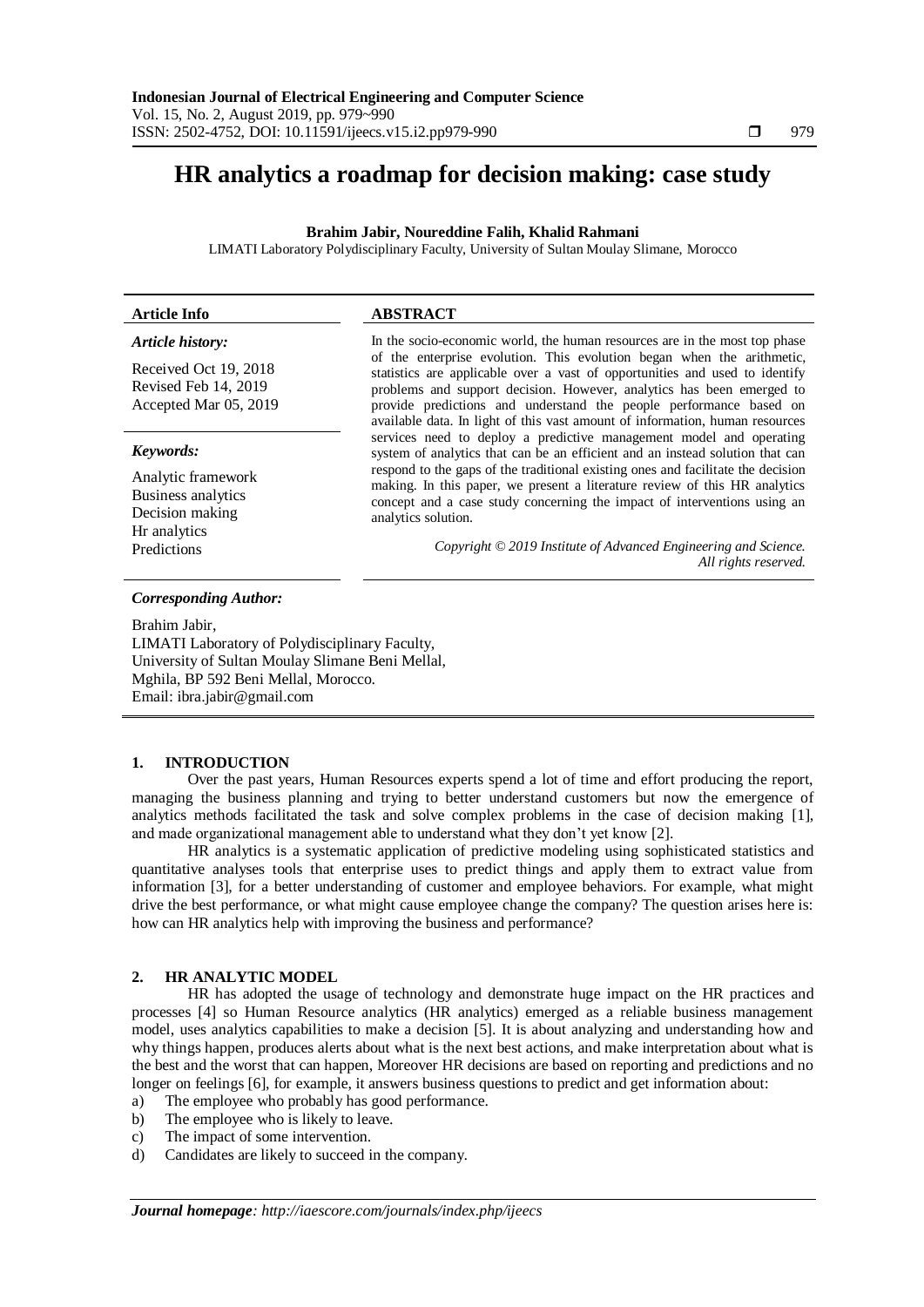- e) Which could lead to high performance?
- f) What might cause customers to leave the purchase?
- g) The risk of losing money on the new business investment.
- h) The expectation regarding the payment of direct and indirect costs.
- i) The best way to minimize costs and fees.
- j) The impact of each intervention.

It is clear that the traditional methods of human resources management cannot answer most of these questions, it needs to collect large amounts of HR data and analyze it using analytics tools in order to extract value and knowledge. As soon as the company starts to analyze the problems of employees using the available data, it is engaged in HR analytics as shown in Figure 1 [7].



Figure 1. HR analytics perspectives

# **3. TYPES OF ANALYTICS**

To better understand this concept of analytics, it is necessary to understand it, through its three types, which summarize its role and goals.

#### **3.1. Descriptive Analytics**

This type of analytics also known as business reporting provides an interpretation and extrapolation of historical data to understand the major change in the company and provide insight into the past event [8]. Its main result is making the raw data understandable for the various components of the company (managers, investors, and other stakeholders…), this allows the company to answer the questions of "what happened" or "what happening" [9] like:

- a) How many products have been delivered last months?
- b) What is the average sales volume for the last month?
- c) What is the rate of the products returned for last month?
- d) What are the best-selling products?
- e) How many customers registered last month?
- f) How much paid for the direct and indirect costs last year?

This analytics type uses many techniques and tools such as data mining, and data aggregation to provide information and creates a summary of historical data and prepare it for further processing in order to provide insights and predictions that can help to understand why and how some event happened and explain why some results occur, all while trying to improve employee engagement and productivity.

#### **3.2. Predictive Analytics**

Predictive analytics is a branch of analytics come as a kind of analytic modeling, involves several statistical tools that can analyze current and historical events in order to provide insights and make predictions about unknown events and/or about future [10].

HR experts use this type to deploy future business planning to predict the problems before they occur, discover new services and more opportunities to reduce time, increase productivity and minimize risks. Its major outcome is to answer the question of " what will happen? " or " why will it happen? " Examples:

- a) Who is the most likely employee to leave our organization?
- b) What is the risk of losing on new project investment?
- c) What will be the revenue if sales service decreases by X percent?
- d) What will the revenue be if a boycott is applied for an X time?
- e) What will happen if supplier prices increase by an X percent?
- f) What do we expect to pay for X services over the next year?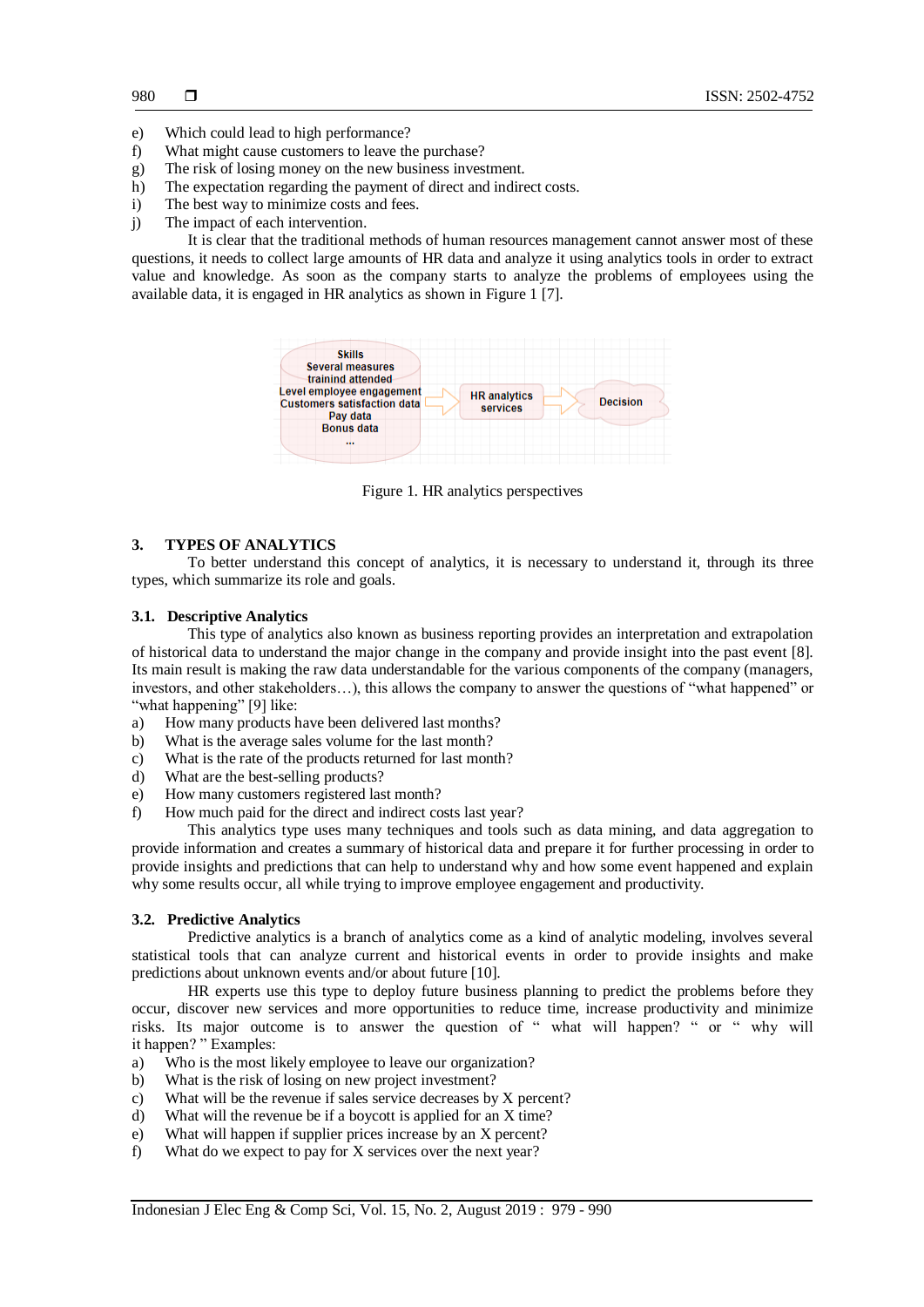By answering these questions, the company explores the results to find new patterns and relationships to improve their performance through its various business areas, operations, finance, and marketing.

## **3.3. Prescriptive Analytics**

Prescriptive analytics is the final stage of analytics. It describes the actions to be taken to avoid future risk or to take full advantage of a promising trend, using historical data, and external information due to the nature of statistical algorithms to identify opportunities and identify the reasons behind failure or success. Prescriptive analytics uses sophisticated tools and technologies, like machine learning, business rules, and algorithm. It answers the question of " what I should do? " and/or " why should I do it? " [11], Examples:

- a. What is the alternative plan to maintain maximum profit if X employee leave?
- b. How many products do we need to sell to maximize revenue?
- c. What is the best way to minimize costs and fees?

The answers were given by this model help the company set new criteria for success and failure in order to transform the business with reliable predictions to improve efficiency and reduce costs. Figure 2 shows the analysis levels of the business analytics which clarifies that descriptive analytics provide insights into the past, predictive Analytics help to understand the future and prescriptive analytics to advise on possible outcomes.

| Past                              | <b>Present</b>                           | <b>Future</b>                            |
|-----------------------------------|------------------------------------------|------------------------------------------|
| <b>Descriptive analytics</b>      | <b>Predictive analytics</b>              | <b>Prescriptive analytics</b>            |
| what happened?<br>what happening? | what will happen?<br>why will it happen? | what I should do?<br>Why should I do it? |
| reporting                         | Alerts                                   | Interpretation                           |

Figure 2. Business analytics view

## **4. HR INFORMATION SYSTEMS AND DATA**

As we show previously, HR analytics can bring many benefits to the company using available data come from several sources to extract meanings through a systematic analysis [12]. In this section, we present examples of information sources examples, the analytics systems existed and different stages of preparing and analyzing data.

# **4.1. Information Sources**

The available information varies greatly in its volume, its format, and the speed depending on the type of the company. It is necessary that information combine data typically managed by the HR department, customer satisfaction and operational data. It is noted that decision-making needs the right kind of information, the complete information and the ability to synthesize and make sense of the information in an organizational context [13]. This data expanded, linked and analyzed with several tools in order to find what really happening in the organization and discover what will happen and what should the organization do. Some examples of the types of data are described in the Table 1.

# **4.2. Analytics Solutions**

In this section, we describe the current analytics solutions that can be a major key to create and deploy an efficient predictive management model. This analytic management model will produce predictions and insights and help HR managers make better decisions for the company. Of course, most of them are expensive but there is a lot of similarity between the packages, and the analysis generally produces the same results. So, all you need is analytics methods and skills, and it is possible to apply them in most other systems. We consolidate in Table 2 the most popular analytics system with some details: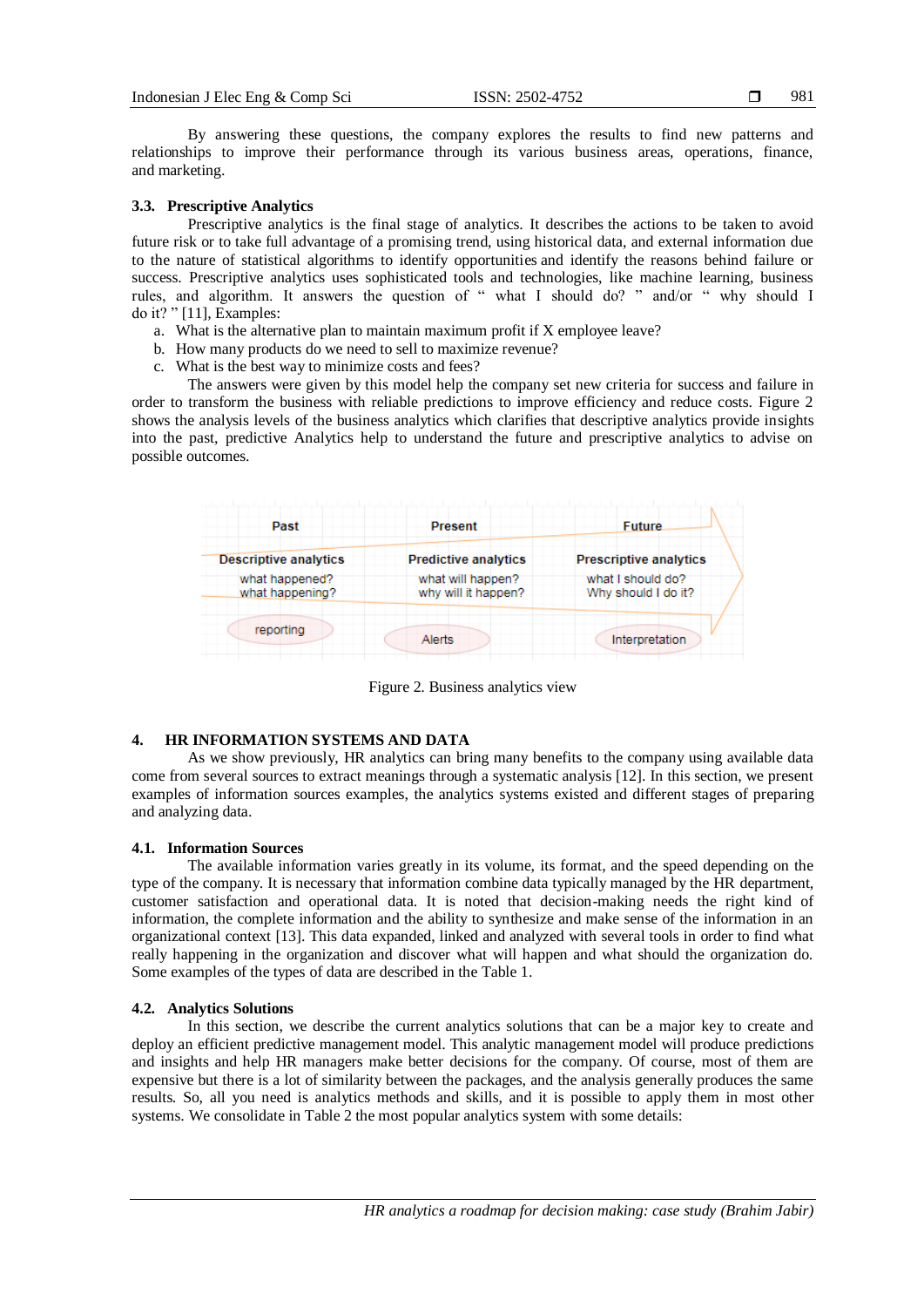| Table 1. Various Data Sources and Details |                                                                                         |                                                          |  |  |
|-------------------------------------------|-----------------------------------------------------------------------------------------|----------------------------------------------------------|--|--|
| Information source                        | Description                                                                             | Examples                                                 |  |  |
| HR database                               | Data Collections contains information about                                             | Database: Oracle, SAP, etc.                              |  |  |
|                                           | employees, customers, products, etc, such as                                            | Information: age, gender, salary, department,            |  |  |
|                                           | employee personal details, performance, diversity                                       | performance rating, sickness absence, location, team,    |  |  |
|                                           | data, promotion details                                                                 | price etc.                                               |  |  |
| Employee attitude                         | A range of information usually stored in survey                                         | Job strain level, employee engagement, employee          |  |  |
| survey data                               | programs and exported to files, contains the attitude                                   | performance, satisfaction, perception of justice, stress |  |  |
|                                           | of employees and their engagement data, usually<br>managed with providers organization. | level, etc.                                              |  |  |
| Customer                                  | Also stored in survey programs, provides                                                | Customer rating                                          |  |  |
| satisfaction survey                       | information about customers preferences customers                                       | Customer loyalty                                         |  |  |
| data                                      | experiences, customers satisfaction                                                     | Preferences                                              |  |  |
|                                           |                                                                                         | Satisfaction                                             |  |  |
|                                           |                                                                                         | Purchases                                                |  |  |
|                                           |                                                                                         | Likelihood of further business                           |  |  |
| Sales performance                         | Information usually owned by the sales function,                                        | Sales of month                                           |  |  |
| data                                      | recording details of sales performance and revenues,                                    | New purchases                                            |  |  |
|                                           | it is useful information help to determine how the                                      | Revenue attained                                         |  |  |
|                                           | organization reached the business goal.                                                 | Best selling                                             |  |  |
|                                           |                                                                                         | Products characteristics                                 |  |  |
| Operational                               | Information refers to the efficiency of the                                             | Number of complaints resolved                            |  |  |
| performance data                          | organization, it is about measuring the successful                                      | Number of calls dropped out                              |  |  |
|                                           | running of the business?                                                                | Number of queries resolved                               |  |  |
|                                           |                                                                                         | Time consumed in some operations                         |  |  |

|                          | Table 2. Popular Analytics Software with Details                                                                                                                                                                                                                                                                                                                                                                                                                                                               |
|--------------------------|----------------------------------------------------------------------------------------------------------------------------------------------------------------------------------------------------------------------------------------------------------------------------------------------------------------------------------------------------------------------------------------------------------------------------------------------------------------------------------------------------------------|
| Analysis software system | Details                                                                                                                                                                                                                                                                                                                                                                                                                                                                                                        |
| <b>SPSS</b>              | SPSS Statistical Package for the Social sciences, is a software program which can be used for<br>doing statistical analysis of the collected data [14], based on hypothesis testing, ad-hoc analysis,<br>predictive analytics modeling, geospatial analysis, etc. It is an efficient solution comes to solve<br>business and research problems. SPSS Offers a graphical user interface facilitates running the<br>procedures, and it is able to export and transfer the result to other formats for reporting. |
| Minitab                  | Minitab is a special analytics software developed at the Pennsylvania State University in 1972,<br>easy to use, enables users to do most analysis procedures without having to understand the<br>syntax, it offers a reliable calculations and produce a valuable drawings and graphs, allows the<br>user to focus more on the interpretation of results, uses to helps businesses increase efficiency<br>and improve business quality through smart data analysis [15].                                       |
| Stata                    | Stata (statistics and data) is an analytics software package developed by StataCorp in 1985, it can<br>analyze any size of data once it is in the system, what makes from it an accurate solution, it<br>includes a graphical user interface also a command-line interface, which facilitates monitoring<br>analyses. The system capabilities include data management, statistical analysis, graphics,<br>simulations, regression, and custom programming [16].                                                |
| SAS                      | SAS (Statistical Analysis System) is an advanced analytics software, developed by SAS Institute<br>for advanced <i>analytics</i> , <i>its development started in 1976</i> , it is an efficient solution mine, alter,<br>manage and retrieve data from several sources, it includes a graphical user interface facilitating<br>the manipulation $[17]$ .                                                                                                                                                        |
| $\mathbb{R}$             | R is from the most famous statistical system solutions, it is developed as a language inspired<br>from S language by Ross Ihaka and Robert Gentleman, and also a platform for statistical<br>computing. This technique R offers a broad diversity of statistical methods as linear and<br>nonlinear modeling, classical statistical tests, time-series analysis, clustering algorithms, also<br>provide a graphical presentation.                                                                              |
| JASP                     | JASP is a free and open source technique of data includes several algorithms for data mining<br>operations, easy to use, offers standard analysis procedures, and the possibility to export the<br>results to other formats. It allows enterprises to discover structure in data store systems, provides<br>insights and predictions, and almost improves their performance through interaction<br>with data [18].                                                                                             |

# **4.3. Solution's Limits**

In this part, we present a comparison between the several analytics solutions detailed above, annotated by their weakness and their robust features, the list below illustrates the critical capabilities considered in this comparison process and Highlights the Advantages and Disadvantages of the Analytics Solutions as shown in Table 3:

- a. Licensing
- b. Data Source handling
- c. Graphics facilitation
- d. Meta-data Management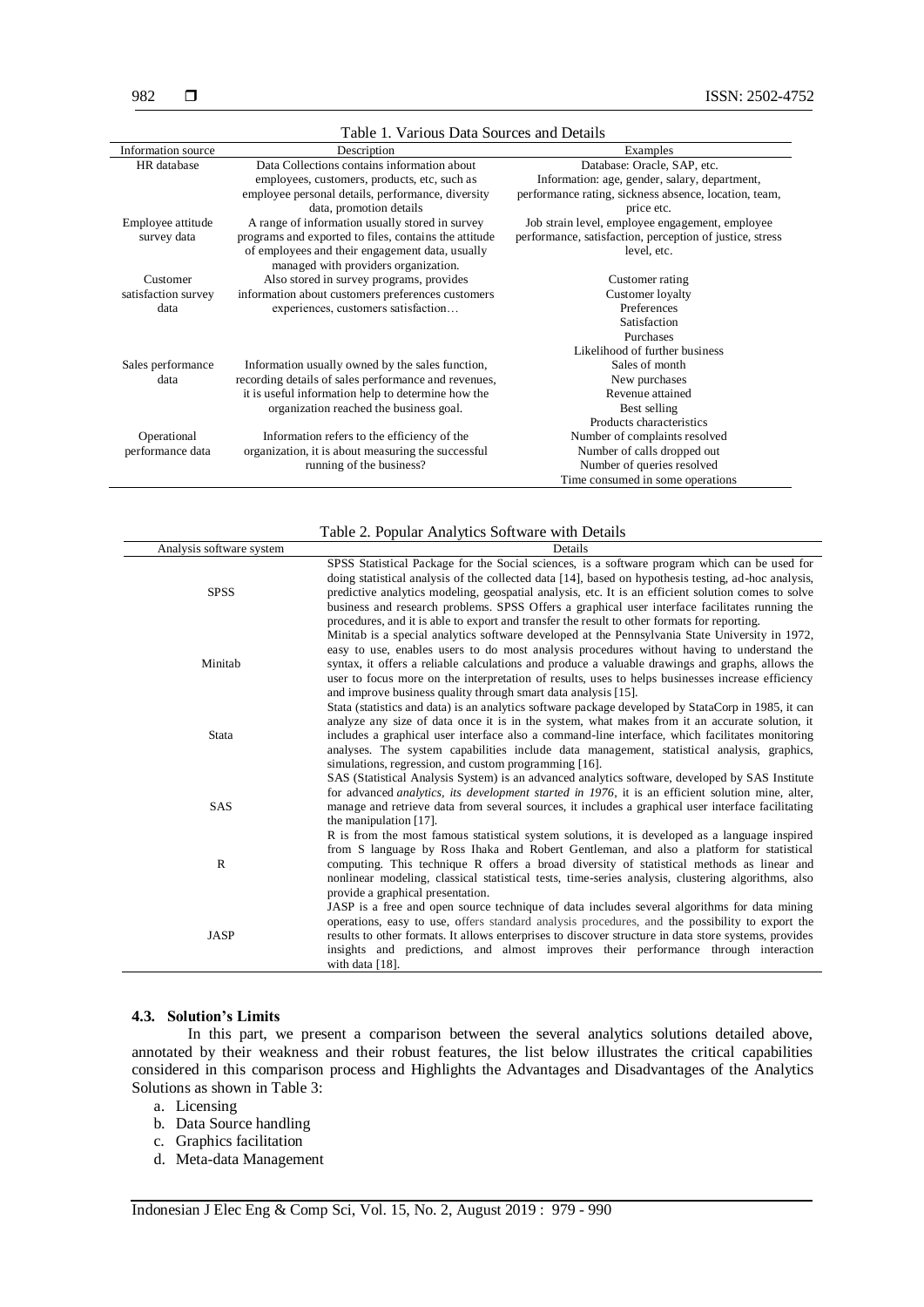- e. Level of simplicity
- f. Scalability
- g. Dependency
- h. Real-time operations
- i. Advanced Analytics
- j. Security
- k. Fault tolerance

|  | Table 3. Highlights the Advantages and Disadvantages of the Analytics Solutions |
|--|---------------------------------------------------------------------------------|
|  |                                                                                 |

| Software     | Weakness                                              | Strength                                           |
|--------------|-------------------------------------------------------|----------------------------------------------------|
|              | Not efficient with a large volume of                  | Possibility for coding syntaxes                    |
|              | information                                           | Cover almost of statistical procedures             |
|              | Requires skills in statistics to make the most of it. | Able to transfer the result to other formats       |
| <b>SPSS</b>  | Expensive                                             | Provides chart and graphs with precision           |
|              |                                                       | Don't need other similar software                  |
|              |                                                       | Adapts to the needs of the statistical studies.    |
|              |                                                       | Safe and secure                                    |
|              | Problems with native statistical                      | Exports to MS Word, and PowerPoint and others      |
|              | Poor graphics facilities                              | Provides Real-time Insights                        |
|              | Cannot easily read data from other packages           | Don't need understanding code syntax               |
| Minitab      | Spreadsheet not easily manipulated                    | Transfer results to other formats                  |
|              | Don't offer sufficient coverage at econometric        | Easy to use                                        |
|              | methods                                               | Good help facilities                               |
|              | Not scalable                                          | Provides quick draw graphics offer a quick look in |
|              |                                                       | analysis                                           |
|              | Difficult to manage multiple datasets at once         | Cost fairly reasonable                             |
|              | Weak visualizations capabilities                      | Best for complex statistical analyses              |
|              | Difficult to interpret the results without            | Offers an intuitive window                         |
| Stata        | experiences                                           | Provides professional output tables.               |
|              | Need time for processing                              | Produce basic graphs                               |
|              | Difficult for coding the requested commands.          | streaming processing                               |
|              | Lack of documentation                                 | Clarity of operations and feedback                 |
|              | Difficult to export the result to other systems       |                                                    |
|              | Not flexible                                          |                                                    |
|              | Very costly                                           | <b>Excellent documentation</b>                     |
|              | Requires skills to interpret results                  | Manipulate, and analyze large datasets             |
| <b>SAS</b>   | Graphs and other visualizations aren't good           | Process data seamlessly                            |
|              | Has a lot of bugs                                     | Applicable to every aspect of analytics            |
|              |                                                       | Can do sophisticated statistical analyses          |
|              |                                                       | Reliable and respected results                     |
|              | Need time for accessing new algorithms                | Open source                                        |
|              | Lack of comprehensiveness of the econometrics         | Better visualizations                              |
| $\mathbb{R}$ | packages                                              | Easier for writing functions and custom packages   |
|              | Need skills to manage                                 | Flexible                                           |
|              | Not possible to do any changes                        | Free and open-source,                              |
|              | Often need additional software for data cleaning      | Offers a targeted and popular series of tests,     |
| <b>JASP</b>  | and munging.                                          | Offers updates                                     |
|              | Need some skills to use                               | Easy of use and to install                         |
|              | saving or scripting analysis Pipelines not simple     | Simple and attractive graphical user interface     |
|              |                                                       | Real-time processing                               |

As it is clear that almost all the available analytics solutions suffer from problems and require strong skills to use and to manage it, in the next section, we will talk over the using of JASP system, and a case study about tracking the impact of interventions and its benefits on investment.

# **5. RESEARCH METHOD**

The proposed approach is based mainly on a smart framework that comes to offers a solution to the gaps encountered in the standard analysis. In the following section, we give a case study and then discuss the strong then the weaknesses of those traditional solutions then we present a proposed framework with a semantics constructs contributed to reducing the margin of error caused by traditional solutions.

#### **5.1. Reason for Choosing JASP**

We have decided to use JASP in the analysis of our case study because of its free license, open source supported from the Amsterdam's University, and it's the one we have the experience. Generally, the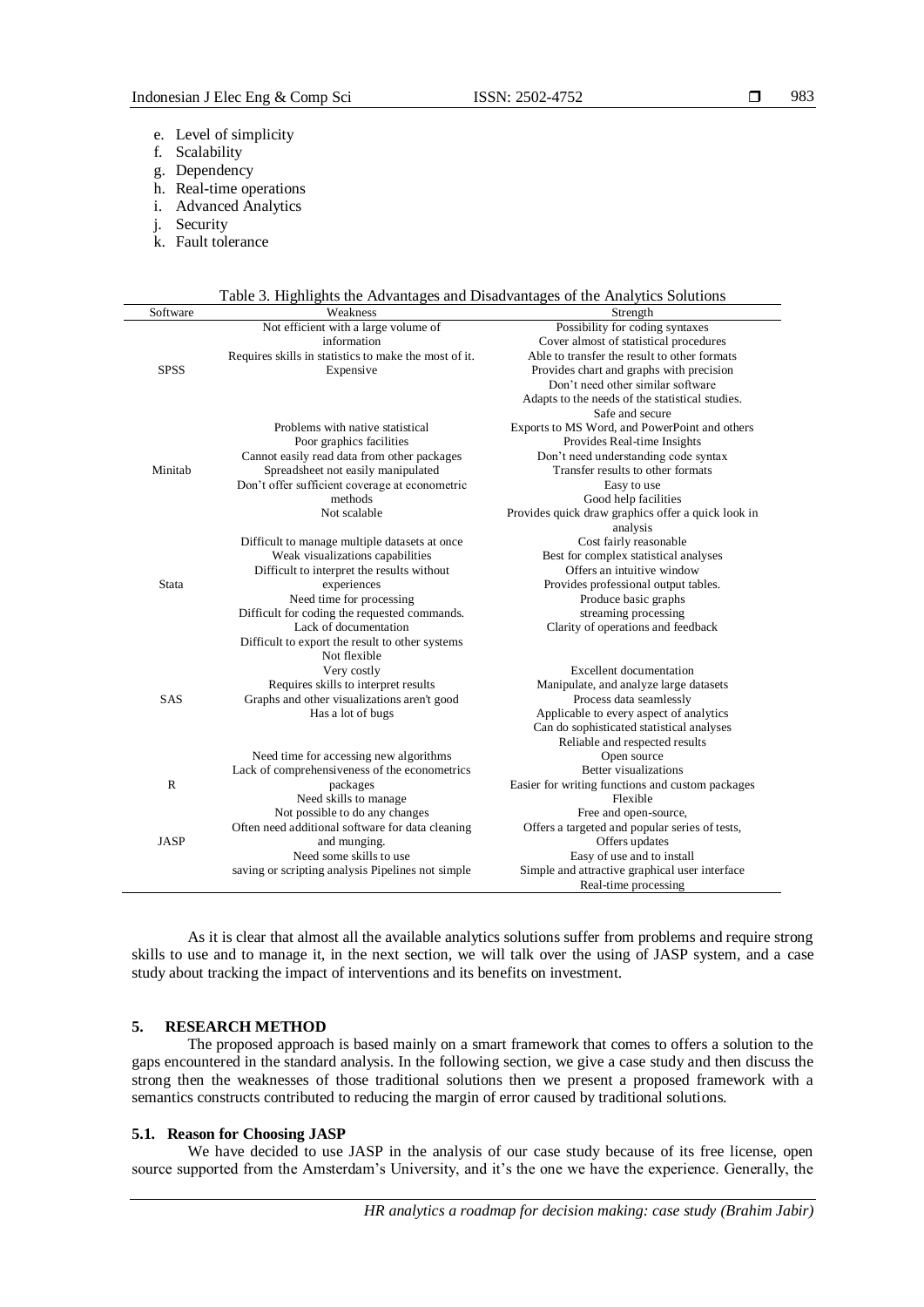results are the same regardless of the software used. Moreover, most of the analytics systems have the same packages, so we only need to know one system and get experience about it and apply it to other systems.

## **5.2. Using JASP**

In this section we talk about JASP as a powerful statistical system, we elaborate on a case study in which we recommend a particular form of analysis and discuss results. JASP offers primary analysis which contains the most popular statistical modems in the social science (regression, frequencies, ANOVA, T-test), the JASP data view as shown in Figure 3 has the same appearance to a Microsoft Excel, it offers the possibility to enter the values manually or import it from another source [19]:

| File                    | $Common$ $+$        |                      |                                                                                      |                |        |
|-------------------------|---------------------|----------------------|--------------------------------------------------------------------------------------|----------------|--------|
|                         | Descriptives        |                      | ▘▏▕ <u>▓</u> ▘▕ <u>▓</u> ▘▕ <del>▓</del> ▝▏▏<br>T-Tests ANOVA Regression Frequencies |                | Factor |
| T                       | <b>C</b> EmployeeID | <b>School</b> Gender | $S$ tressT1                                                                          | StressT2       |        |
| $\mathbf{1}$            | 5422                | $\mathbf{1}$         | 3                                                                                    | $\overline{4}$ |        |
| $\overline{2}$          | 5423                | $\mathbf{1}$         | $\overline{2}$                                                                       | 4              |        |
| $\overline{\mathbf{3}}$ | 5424                | $\overline{2}$       | $\overline{2}$                                                                       | 3              |        |
| $\overline{4}$          | 5425                | $\mathbf{1}$         | 3                                                                                    | 3              |        |
| 5                       | 5426                | $\overline{2}$       | 4                                                                                    | 4              |        |
| 6                       | 5427                | $\overline{2}$       | $\mathbf{1}$                                                                         | 3              |        |
| $\overline{7}$          | 5428                | $\mathbf{1}$         | $\mathbf{1}$                                                                         | 2              |        |
| 8                       | 5429                | $\mathbf{1}$         | $\overline{2}$                                                                       | 4              |        |
| $\overline{9}$          | 5430                | $\overline{2}$       | $\mathbf{1}$                                                                         | $\overline{2}$ |        |
| 10 <sup>10</sup>        | 5431                | $\mathbf{1}$         | 3                                                                                    | 3              |        |
| 11                      | 5432                | $\overline{2}$       | $\overline{2}$                                                                       | 3              |        |
| 12 <sup>2</sup>         | 5433                | $\mathbf{1}$         | 4                                                                                    | 4              |        |
| 13                      | 5434                | $\mathbf{1}$         | $\overline{2}$                                                                       | 5              |        |
| 14                      | 5435                | 2                    | 3                                                                                    | 4              |        |
| 15                      | 5436                | 2                    | $\mathbf{1}$                                                                         | 3              |        |
| 16                      | 5437                | $\mathbf{1}$         | $\overline{2}$                                                                       | 3              |        |
| 17 <sup>2</sup>         | 5438                | $\overline{2}$       | 3                                                                                    | 4              |        |
| 18                      | 5439                | $\mathbf{1}$         | 3                                                                                    | 5              |        |

Figure 3. The JASP data view

The figure below illustrates key pieces of information: each row is a case, each column is a variable representing characteristics or attribute, then each cell is a value showing the variable for the case or attribute, etc.

Data may be passed on the following stages:

- a. Preparing data: typing data, loading data from other sources, copying data from files…
- b. Setting variables: JASP distinguishes between four variable types; Nominal Text, Nominal, Ordinal, and Continuous, JASP automatically assigns theses variable types according to the specific rules, but it is possible to change it manually if it is necessary.
- c. Run analyses. After selecting the suitable statistic models (regression, frequencies, ANOVA, T-test).

## **5.3. Case Study: Measuring the Impact of the Hr Interventions Using JASP**

Measuring and evaluating the impact of an HR intervention is one of the most important tasks in a human resources management process, it has a direct influence on financial investment. To understand this concept, we can study for example: a regular training program that is costing a lot of money and whose evaluation of the effectiveness of these courses remains an unavoidable task.

The important question is: what intervention, what to measure? it is important that HR experts determine the best indicators, create the index and metric for the measure that will influence the intervention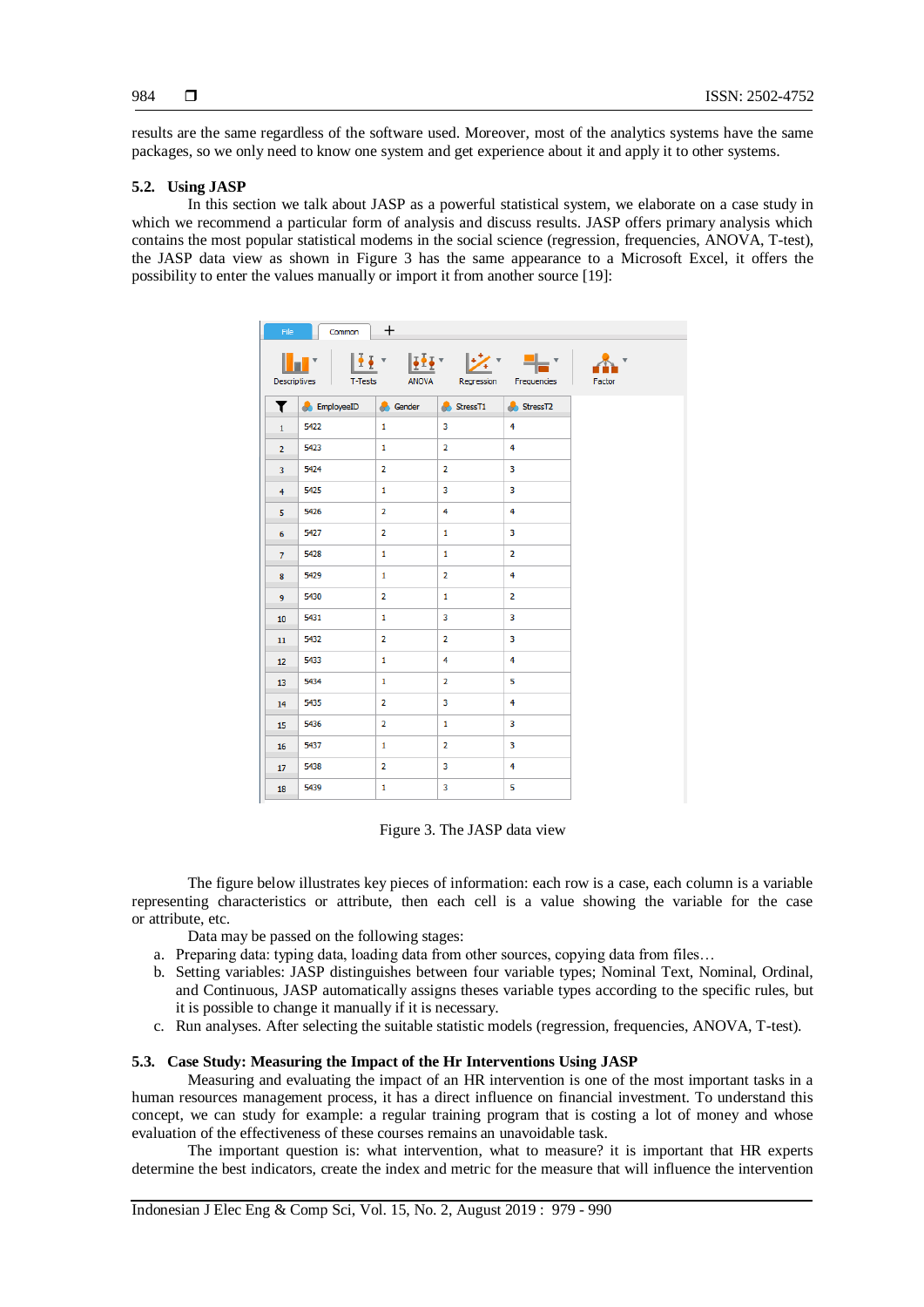and track to assess the impact of intervention, sometimes it is easy to find indicators: for example: absence rate of illness, employee engagement levels, satisfaction at work, levels of stress or psychological tension and that's our object of study. Generally, HR analytics experts recommend that the enterprise create new ways to measure and track particular perceptions, attitudes, behaviors, or performance indicators in order to monitor the effectiveness of an HR intervention.

#### **5.3.1 Algorithm Used**

Paired sample t-test is one of the statistical procedures most known, used to explore the change overtime-related to the same object or entity (employee). This model determines two sets of data from the same individual or object, then find out if is there a difference between two sets of observations, in another way if there is a significant change in the metrics over time [20].

Stress is a known problem in work, working hours as well as the presence of motivations being directly related to the signs of anxiety, depression and reported sleep problems [21]. The organization has developed a survey identified work pressure; firstly, she set up a comfortable work program for employees with a flexible number of hours, with a set of financial and social motivations, it conducted a survey that measures the level of stress before the new program (T1 stress). and after 3 months of change (of the new program), it distributed a questionnaire to measure the same level of stress (stressT2). The set of found data that will be analyzed and explored is contained in a file. This file contains relatively simple information with four variables collected from 406 employees, these are:

- a. ID\_Employee: Number identification of the employee concerned by this program.
- b. Gender:  $1 =$  male,  $2 =$  female.
- c. T1 Stress: level of stress before the change. 1 to 5,  $1=$  very low level of stress; 5 very high level of stress.
- d. T2\_Stress: level of stress after the change. 1 to 5, 1= very low level of stress; 5 very high level of stress.

Before applying the Sample t-test model, we check the statistics as the difference between the mean stress level after the intervention and before then the average stress level after and before the change intervention as shown in Figure 4:

| File<br>Common                                               |              |                      |             |        |
|--------------------------------------------------------------|--------------|----------------------|-------------|--------|
| <b>Descriptives</b><br><b>T-Tests</b>                        | <b>ANOVA</b> | Regression           | Frequencies | Factor |
| <b>Descriptive Statistics</b><br><b>Reliability Analysis</b> | Gender       | Stress <sub>T1</sub> | StressT2    |        |
|                                                              |              | 2                    | 2           |        |

Figure 4. JASP descriptive information

The JASP results generated from this analysis shows the descriptive information as shown in Figure 5 about two attributes which the stress variable at T1: after the intervention, and at T2: before the intervention. The average of stress at T1 is: 3.595, this value is higher than at the time 2 which is 2.216 (Note that 5 is the highest level and 1 is the lowest).

| <b>Descriptive Statistics</b>                |       |        |  |  |  |  |
|----------------------------------------------|-------|--------|--|--|--|--|
| Stress <sub>T1</sub><br>Stress <sub>T2</sub> |       |        |  |  |  |  |
| Valid                                        | 402   | 402    |  |  |  |  |
| Missing                                      | 5     | 5      |  |  |  |  |
| Mean                                         | 3.595 | 2.216  |  |  |  |  |
| Std. Deviation                               | 1.106 | 0.9318 |  |  |  |  |
| Minimum                                      | 1.000 | 1.000  |  |  |  |  |
| Maximum                                      | 5.000 | 5.000  |  |  |  |  |

Figure 5. Descriptive information about stress level at time 1 and stress level at time 2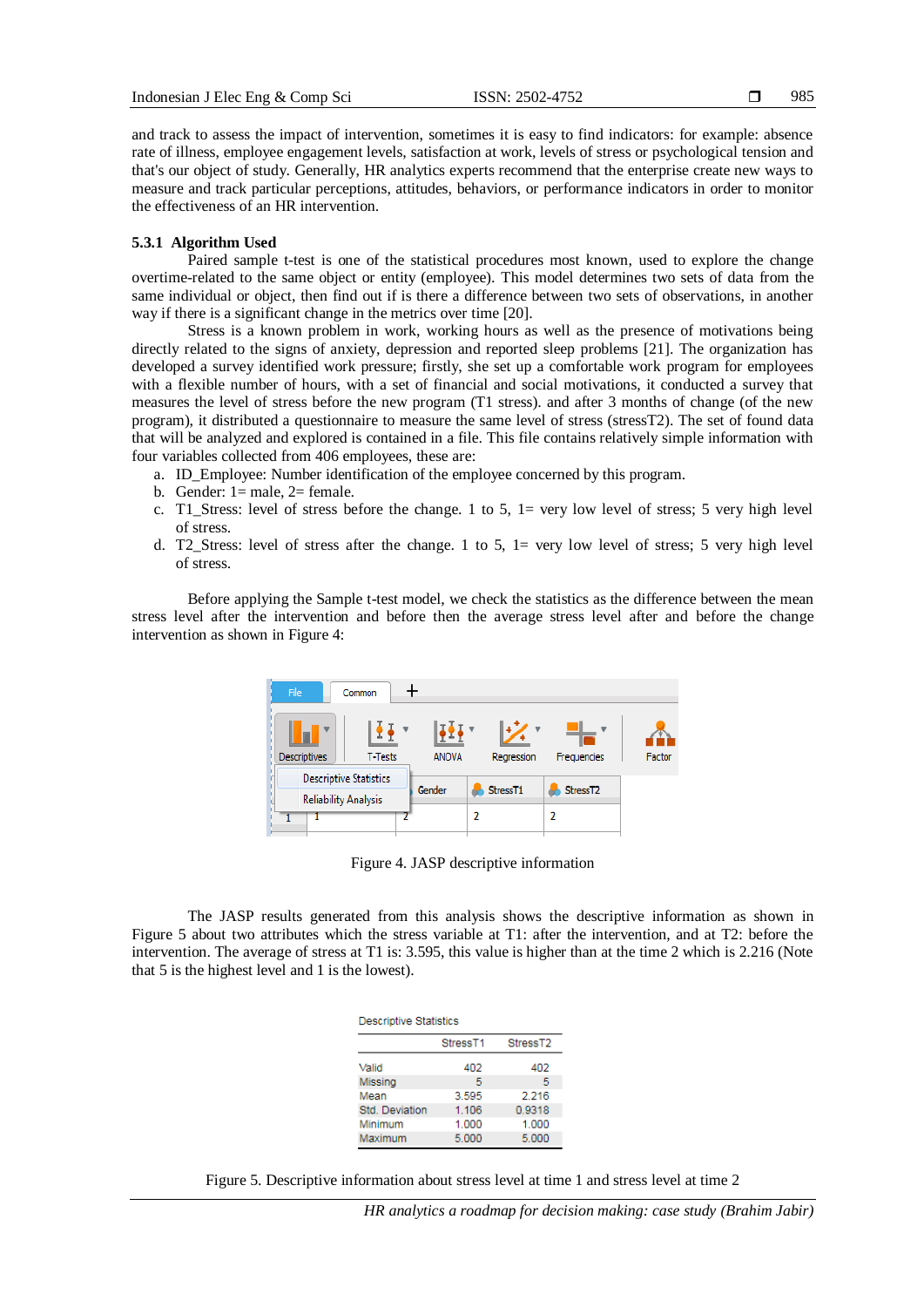Figure 6 shows other information related to the two parameters stressT1 and stressT2, the most important is the frequencies and the percentage of each scale of stress level  $(1,2,3,4,5)$  in time1 and the time2, as it is clear, that level 3 is the dominant in period T1, as level 2 is the most dominant in period T2, means that the number of employees who have a high level of stress has decreased during period 2( 3 vs 2). The box shows also the number of missing variable that is 5 in this case.

#### **Frequencies**

| Frequencies for StressT1 |           |         |                      |                           |  |  |
|--------------------------|-----------|---------|----------------------|---------------------------|--|--|
| Stress <sub>T1</sub>     | Frequency | Percent | <b>Valid Percent</b> | <b>Cumulative Percent</b> |  |  |
|                          | 11        | 2.7     | 27                   | 2.7                       |  |  |
| 2                        | 56        | 13.8    | 13.9                 | 16.7                      |  |  |
| з                        | 126       | 31.0    | 31.3                 | 48.0                      |  |  |
| 4                        | 101       | 24.8    | 25.1                 | 73.1                      |  |  |
| 5                        | 108       | 26.5    | 26.9                 | 100.0                     |  |  |
| <b>Missing</b>           | 5         | 1.2     |                      |                           |  |  |
| Total                    | 107       | 100 $0$ |                      |                           |  |  |

| Frequencies for StressT2 |           |         |                      |                           |  |
|--------------------------|-----------|---------|----------------------|---------------------------|--|
| StressT <sub>2</sub>     | Frequency | Percent | <b>Valid Percent</b> | <b>Cumulative Percent</b> |  |
|                          | 95        | 23.3    | 23.6                 | 23.6                      |  |
| 2                        | 166       | 40.8    | 41.3                 | 64.9                      |  |
| 3                        | 104       | 25.6    | 25.9                 | 90.8                      |  |
| 4                        | 33        | 8.1     | 8.2                  | 99.0                      |  |
| 5                        | 4         | 1.0     | 1.0                  | 100.0                     |  |
| Missing                  | 5         | 1.2     |                      |                           |  |
| Total                    | 407       | 100.0   |                      |                           |  |

Figure 6. Frequencies and the percentage of each stress level scale (1,2,3,4,5) in the Time1 and Time2

If we focus only on the mean of the stress level at the time T1 and compare it to the value at the time T2, we can conclude that the average value of the stress at time T2 is lower than that of time T1, but we could not be sure that the difference between the average level of stress in these two periods directly indicates a reduction in stress or that the employees who did not answer had a higher value than those who responded, that can make more sense if there are a large amount of data that cannot be verified manually. For this reason, a model of statistics will be applied that is "paired\_sample T-test" to really compare the two levels of stress, when there are 'pairs' of data in the periods T1 and T2. This operation checks the significance of the paired changes occurred between the two levels stress in another way: it identifies the change on one particular metric for a group of individuals over time as shown in Figure 7.

| <b>Descriptives</b> |       | T-Tests | <b>ANOVA</b>                                                      | Regression                          | Frequencies          | Factor |
|---------------------|-------|---------|-------------------------------------------------------------------|-------------------------------------|----------------------|--------|
|                     | Emplo |         | <b>Independent Samples T-Test</b><br><b>Paired Samples T-Test</b> |                                     | Stress <sub>T2</sub> |        |
|                     | 1     |         | One Sample T-Test                                                 |                                     |                      |        |
|                     | 2     |         |                                                                   | Bayesian Independent Samples T-Test |                      |        |
| R                   | 3     |         | <b>Bayesian Paired Samples T-Test</b>                             |                                     |                      |        |
|                     |       |         | Bayesian One Sample T-Test                                        |                                     |                      |        |

Figure 7. Applying the Paired Samples T-test model

#### **5.3.2 Results**

The statistical analysis that we use for this case study is: paired sample t-test. Here are the analytics results that we will discuss to show the impact of the stress in the workplace. The JASP output interface shows a lot of information as shown in Figures 8 and 9, but we focused only on the important results that will help us to show if there has been a significant change in the metrics or measurement over time, thus means that the intervention really has an impact.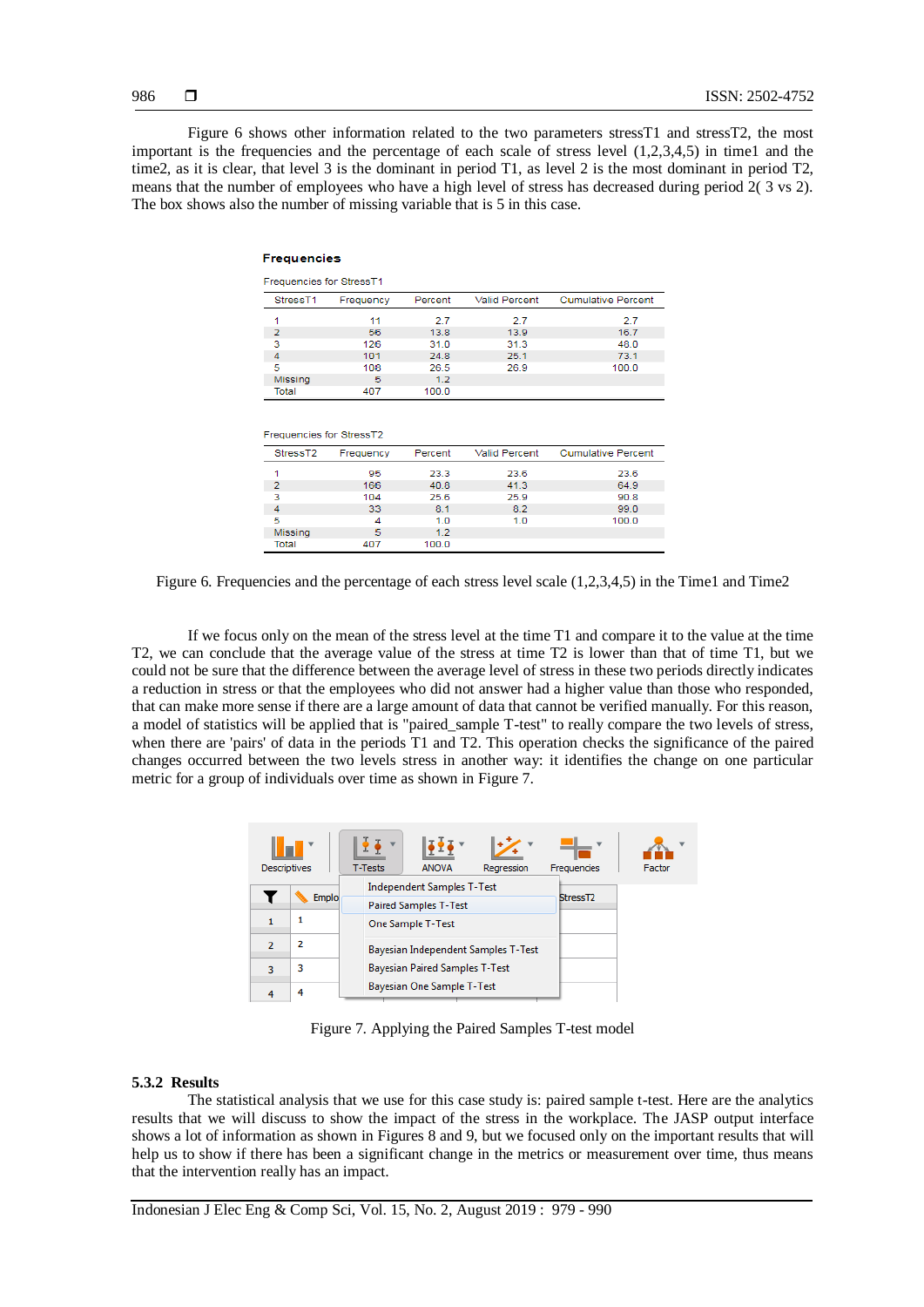#### **Paired Samples T-Test**

|                      |                                |       |       | df        | p         | Mean Difference | <b>SE Difference</b> | Cohen's d |
|----------------------|--------------------------------|-------|-------|-----------|-----------|-----------------|----------------------|-----------|
| Stress <sub>T1</sub> | Stress <sub>T2</sub><br>$\sim$ |       | 22.36 | 401       | < 0.001   | 1.378           | 0.062                | 1.115     |
| <b>Descriptives</b>  |                                |       |       |           |           |                 |                      |           |
| <b>Descriptives</b>  |                                |       |       |           |           |                 |                      |           |
|                      | N                              | Mean  |       | <b>SD</b> | <b>SE</b> |                 |                      |           |
| Stress <sub>T1</sub> | 402                            | 3.595 |       | 1.106     | 0.055     |                 |                      |           |
| Stress <sub>T2</sub> | 402                            | 2.216 |       | 0.932     | 0.046     |                 |                      |           |

Figure 8. Results of measuring the stress level after and before intervention



Figure 9. Graphical display of the measures

# **5.3.3 Discussion**

The results in Figure 8, give us very important information, The descriptive box shows the mean levels of stress at T1(3,95) and T2 (2,216). So, it is clear that a group is greater and has higher mean level stress, than another period, in addition of standard deviation and the standard error for each level, also the N of the paired data, as well as information about how the stress levels tend to vary. We can see clearly that N here is 402 rather than 406, this means that only 4 employees didn't complete their information concerned the stress at time 1 and time 2.

The second box of "paired samples statistics" shows us if this change is significant or not, The major key here is T value which is 22,6; this is the output result of the 401 df (degrees of freedom), and the probability value (P) is less than 0,001 which does imply that there is a significant difference between the two levels. We can also look at the effect size which is 1,115, also the graphical display of the measures means and their associated 95% credible intervals as shown in Figure 9, shows a large significant difference between stressT1 and stressT2. We conclude that since the mean difference is so great that it is due to the experimenter's manipulation and it does not simply due to other reasons.

In summary, the stress level is higher at time 1 than at time 2, the mean stress level decreased from 3,9 to 2,2 and this change is significant, which acknowledged that the larger the difference between the means the more we can assume that it is due to what we have manipulated (the new program of work), in another way there is evidence that the new program of work (less number of hours work + motivations) had a positive impact on stress levels. So organizations should think more seriously in comfortable conditions through which to reduce the stress so employees, which increases the production and profitability.

To conclude, it is important to identify when an intervention has negative or positive outcome. Tracking the impact of an intervention help the company to identify whether the investment has paid off or whether is it having negative consequence, so, that help to make a decision. But the major obstacle is, this way does not provide a complete solution it focusses only on one dimension which is technological, in addition, it suffering from the problems mentioned above (Not possible to do any changes, often need additional software for data cleaning and munging, need some skills to use saving or scripting analysis Pipelines not simple…), in the following section, we present a proposed solution that will be a better method to draw better results of analysis.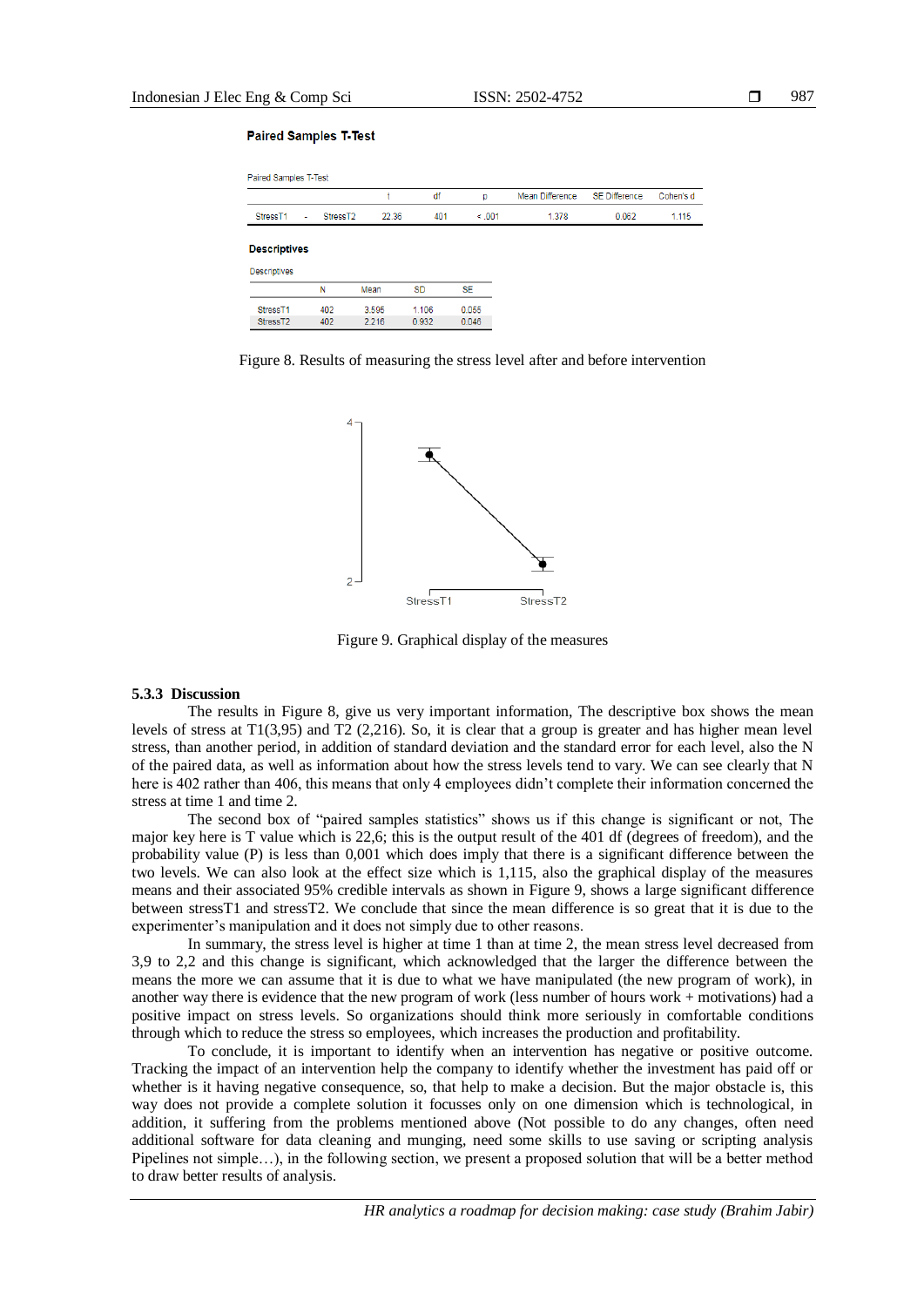#### **5.4. Solution: Proposed Analytics Framework**

As it clear above, it is necessary to affirm that because of the missing data, errors, lack of seriousness of some employees in completing the questionnaire it would have to be very careful to draw any conclusions about results, the existing analytics solution analyzes revolve only around technology and its relation to data, it does not take into consideration the other dimensions that can be influencing the results and will automatically be influencing the decision-making, and for that we have to propose a multidimensional framework that is going to be a complete solution that brings together the different dimensions so their interactions between them, these dimensions are only the regulatory dimensions of the company [22], so it an objective framework for adding value to HR in the environment of enterprise, this framework presents a complete model that combine several dimensions interact with each other and Proposed analytics framework as shown in Figure 10:

- a. Actors: this dimension includes enterprise staff, software developers, customers, managers…
- b. Enterprise information: the organization content includes attitude data of employees, stuff details and performance, promotions details, customer's information.
- c. Organizational objectives: the strategic goals that the organization is trying to achieve.
- d. HR activities: activities and processes which are measured using the so-called efficiency metrics.
- e. HR outcomes: outcomes that are traditionally seen as an essential HR KPIs.
- f. Interaction models: Interface between the system aspects and users.
- g. Computing infrastructure: the hardware and software required.
- h. Communication: Business 'workflow as a collaboration that requires significant two-way communication.
- i. Data sources: the source systems such as: databases, data-warehouses, supply chain systems, surveys and other operational systems.
- j. Internal processes: a large amount of operations include organizational policies, procedures and culture, purchase of hardware and software, data backups ...
- k. External processes: it is the forces presented as external rules, regulations pressures that place constraints or help on the deployment.
- l. Regular basis measuring and monitoring of the effects of information technology.



Figure 10. Proposed analytics framework

#### **5.4.1 Benefits**

The above framework presents a complete model inspired from the regulatory dimensions that make up the enterprise and make of it a global company [23]. It simply offers the possibility of its hierarchical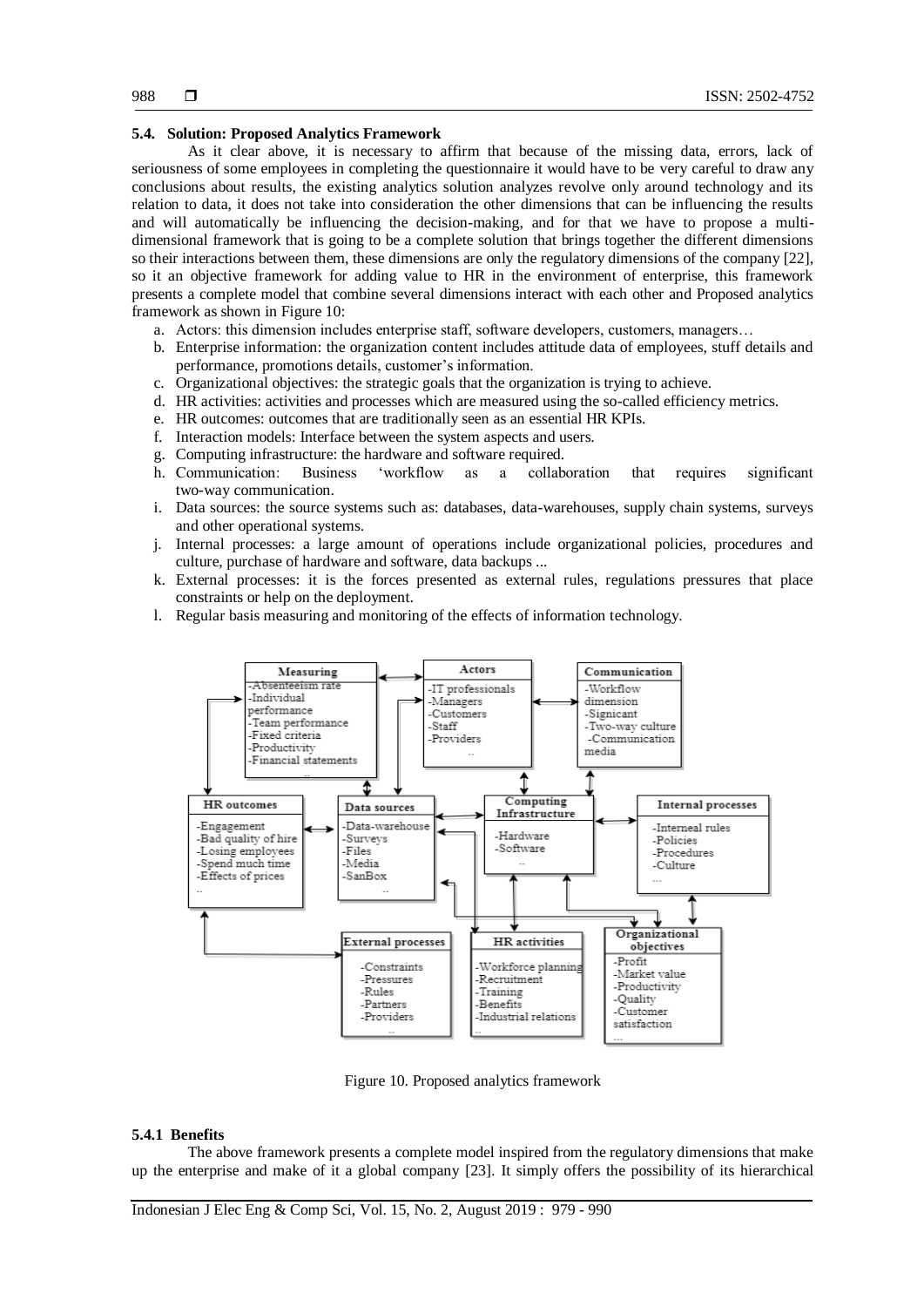decomposition, in other words, the possibility of decomposing either a system, a process, or a complex device into detached components, which offers the possibility of its manipulation, studying and then to integrate the results into, trying to understand the operation and functioning of a complete system. This model can offer the possibility of improving and augment management reports and dashboards with a thorough and deep insight of past, current and even future performance.

## **5.4.2 Barriers**

The challenge is using of analytics within enterprises and to identify clearly the key steps to set up an analytic framework as a road towards an organization's analytics maturity, but the problem is not only to find a complete framework [24], the analytics deployment confronted other limits as [25]:

- a. Strategic analytics for enterprise costs much.
- b. Limited use due to the quality of information and Data flexibility.
- c. Distrust of the information and gaps to extract correct data.
- d. Lack of experienced people that can understand and deploy the analytical systems.
- e. Models are complex to deploy and take much time.
- f. Turn information and insights into decision requires an immense experience.

## **6. CONCLUSION**

In this paper, we described this HR analytics approach for the company as a set of analysis that comes to drive business planning and deploy the future business planning, as well as some, current analytics technique and solutions with a short comparison. So, we finalize with a case study in which we analyzed and discussed the tracking of interventions. This case study is generally an example of the HR analytics power, where the company has set up conditions where important predicted outcomes of an intervention are created or metrics are made available to control and monitor whether an intervention has the wanted impact, in the light of this case study we have shed light on the shortcomings of these existing solutions and we propose a complete framework that will bring solutions to the current models problems.

HR analytics generates potential benefits for the company. It is the major key behind the reaching of business goals. For this, our future contribution will be about concretizing this notion of HR analytics by a specific and original approach about scenario modeling, even predicting employee performance.

## **REFERENCES**

- [1] Mustakim M, Novia KS, Jasril J, Ismu K, Nurul GIR. "Eigenvalue of Analytic Hierarchy Process as The Determinant for Class Target on Classification Algorithm". *Indonesian Journal of Electrical Engineering and Computer Science(IJEECS)*. 2018; 12(3): 1257-1264.
- [2] Chen H, Chiang RHL, Storey VC. "Business Intelligence and Analytics: from Big Data to Big Impact. *MIS quarterly.* 2012; 36(4): 1165-1188.
- [3] Levenson A. "Harnessing the Power of HR Analytics". *Strategic HR Review*. 2005; 4(3): 28-31.
- [4] Halim MZA, Rosli MM. A Modular and Extensible Framework for Human Resource System. *Indonesian Journal of Electrical Engineering and Computer Science(IJEECS)*.2018; 12(2): 641-647.
- [5] Lawler III EE, Levenson A, Boudreau JW. HR Metrics and Analytics–Uses and Impacts. *Human Resource Planning Journal. 2004;* 27(4) : 27-35.
- [6] Jac FENZ. The New HR Analytics: Predicting the Economic Value of Your Company's Human Capital Investments. New York: Amacom, 2010.
- [7] Edwards MR, Edwards K. "Predictive HR Analytics: Mastering the HR Metric". Kogan Page Publishers, 2016.
- [8] Sambo F, Bankole FO. "A Normative Process Model for ICT Business Continuity Plan for Disaster Event in Small, Medium and Large Enterprises". *International Journal of Electrical and Computer Engineering (IJECE)*. 2016; 6(5): 2425-2431.
- [9] Delen D, Demirkan H. Data, Information and Analytics As Services". *Elsevier Science Publishers*. 2013; 55(1): 359-363.
- [10] Eckerson WW. Predictive analytics. "Extending the Value of Your Data Warehousing Investment*". TDWI Best Practices Report*. 2007; 1(1): 1-36.
- [11] Ransbotham S, Kiron D, Prentice PK. "Minding the Analytics Gap". *MIT Sloan Management Review.* 2015; 56(4): 1-16.
- [12] Thomas JJ, Cook KA. "A Visual Analytics Agenda". *IEEE computer graphics and applications.* 2006; 26(1): 10- 13.
- [13] Fang LY, Azmi NFM, Yahya Y, Sarkan H, Sjarif NNA, Chuprat S. "Mobile Business Intelligence Acceptance Model for Organisational Decision Making". *Bulletin of Electrical Engineering and Informatics(BEEI)*. 2018; 7(4): 650-656.